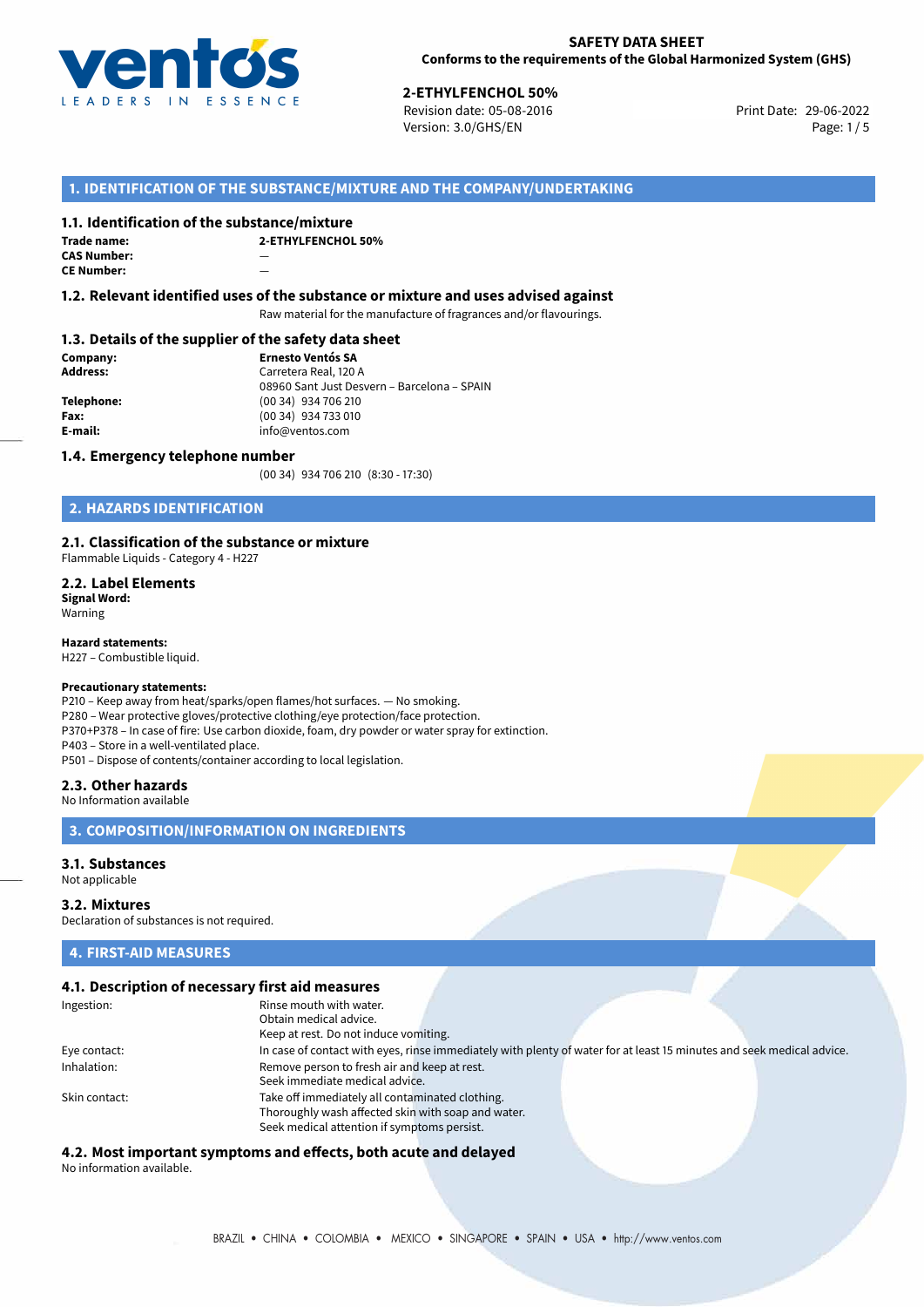

## **2-ETHYLFENCHOL 50%**<br>Revision date: 05-08-2016 **2008** 2009 **2008 2018** Print Date: 29-06-2022

Revision date: 05-08-2016 Version: 3.0/GHS/EN Page: 2 / 5

#### **4.3. Indication of any immediate medical attention and special treatment needed**

No information available.

#### **5. FIRE-FIGHTING MEASURES**

#### **5.1. Extinguishing Media**

Water spray, carbon dioxide, dry chemical powder or appropriate foam. For safety reasons do not use full water jet.

#### **5.2. Special hazards arising from the substance or mixture**

Known or Anticipated Hazardous Products of Combustion: Emits toxic fumes under fire conditions.

#### **5.3. Advice for firefighters**

High temperatures can lead to high pressures inside closed containers. Avoid inhalation of vapors that are created. Use appropriate respiratory protection. Do not allow spillage of fire to be poured into drains or watercourses. Wear self-contained breathing apparatus and protective clothing.

#### **6. ACCIDENTAL RELEASE MEASURES**

#### **6.1. Personal precautions, protective equipment and emergency procedures**

Evacuate surronding areas. Ensure adequate ventilation. Keep unnecessary and unprotected personnel from entering. Do not breathe vapor/spray. Avoid contact with skin and eyes. Information regarding personal protective measures: see section 8.

#### **6.2. Environmental precautions**

To avoid possible contamination of the environment, do not discharge into any drains, surface waters or groundwaters.

#### **6.3. Methods and materials for containment and cleaning up**

Cover with an inert, inorganic, non-combustible absorbent material (e.g. dry-lime, sand, soda ash). Place in covered containers using non-sparking tools and transport outdoors. Avoid open flames or sources of ignition (e.g. pilot lights on gas hot water heater). Ventilate area and wash spill site after material pickup is complete.

#### **6.4. Reference to other sections**

Information regarding exposure controls, personal protection and disposal considerations can be found in sections 8 and 13.

#### **7. HANDLING AND STORAGE**

#### **7.1. Precautions for safe handling**

Do not store or handle this material near food or drinking water. Do not smoke. Avoid contact with the eyes, skin and clothing. Wear protective clothing and use glasses. Observe the rules of safety and hygiene at work. Keep in the original container or an alternative made from a compatible material.

#### **7.2. Conditions for safe storage, including any incompatibilities**

Store in tightly closed and preferably full containers in a cool, dry and ventilated area, protected from light. Keep away from sources of ignition (e.g. hot surfaces, sparks, flame and static discharges). Keep away from incompatible materials (see section 10).

#### **7.3. Specific end use(s)**

No information available.

#### **8. EXPOSURE CONTROLS AND PERSONAL PROTECTION**

#### **8.1. Control parameters**

Components with occupational exposure limits: None known.

#### **8.2. Exposure controls**

Measures should be taken to prevent materials from being splashed into the body. Provide adequate ventilation, according to the conditions of use. Use a mechanical exhaust if required.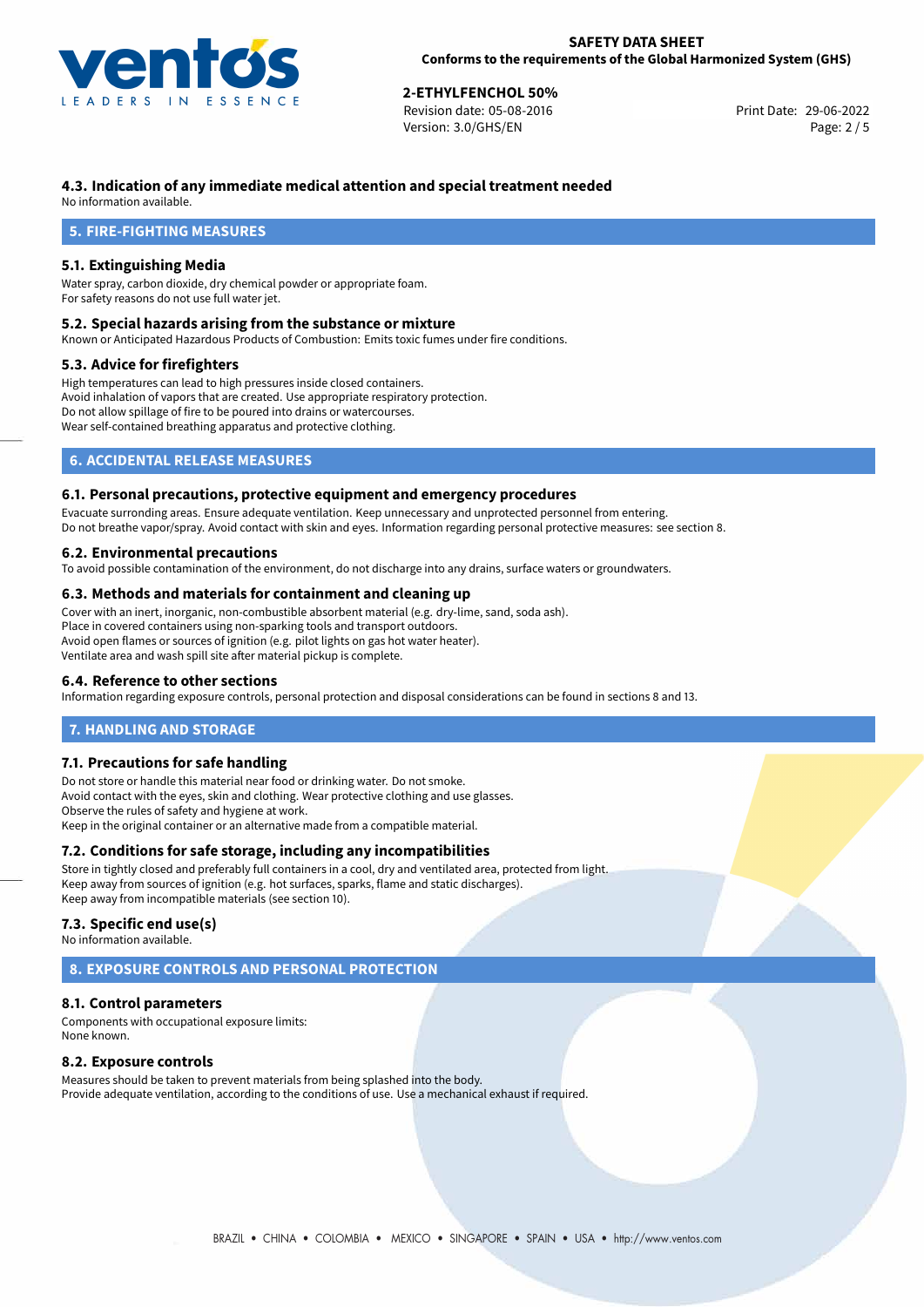

# **2-ETHYLFENCHOL 50%**<br> **29-06-2022 2016**<br> **29-06-2022 2016**

Revision date: 05-08-2016 Version: 3.0/GHS/EN Page: 3 / 5

#### **8.3. Individual protection measures, such as personal protective equipment**

Eye/Face protection: Chemical safety goggles are recommended. Wash contaminated goggles before reuse. Chemical-resistant gloves are recommended. Wash contaminated gloves before reuse. Body protection: Personal protective equipment for the body should be selected based on the task being performed and the risks involved. Respiratory Protection: In case of insufficient ventilation, use suitable respiratory equipment. Environmental exposure controls: Emissions from ventilation or process equipment should be checked to ensure they comply with environmental protection legislation. In some cases, filters or engineering modifications to the process equipment will be necessary to reduce emissions to acceptable levels.

### **9. PHYSICAL AND CHEMICAL PROPERTIES**

#### **9.1. Information on basic physical and chemical properties**

| Liquid                       |
|------------------------------|
| Conforms to standard         |
| Conforms to standard         |
| Not determined               |
| Not determined               |
| Not determined               |
| 93                           |
| 93 $^{\circ}$ C              |
| Not determined               |
| Not determined               |
| Not determined               |
| Not determined               |
| Not determined               |
| Not determined               |
| $0,972-0,985$ g/mL (20°C)    |
| $0,972 - 0,985(20^{\circ}C)$ |
| <b>INSOLUBLE IN WATER</b>    |
| Not determined               |
| Not determined               |
| Not determined               |
| Not determined               |
| Not determined               |
| Not determined               |
| Not determined               |
| Not determined               |
|                              |

#### **10. STABILITY AND REACTIVITY**

#### **10.1. Reactivity**

No hazardous reactions if stored and handled as prescribed/indicated.

#### **10.2. Chemical stability**

The product is stable if stored and handled as prescribed/indicated.

#### **10.3. Possibility of hazardous reactions**

No hazardous reactions if stored and handled as prescribed/indicated.

#### **10.4. Conditions to Avoid**

Conditions to Avoid: Excessive heat, flame or other ignition sources.

#### **10.5. Incompatible materials**

Avoid contact with strong acids and bases and oxidizing agents.

#### **10.6. Hazardous decomposition products**

During combustion may form carbon monoxide and unidentified organic compounds.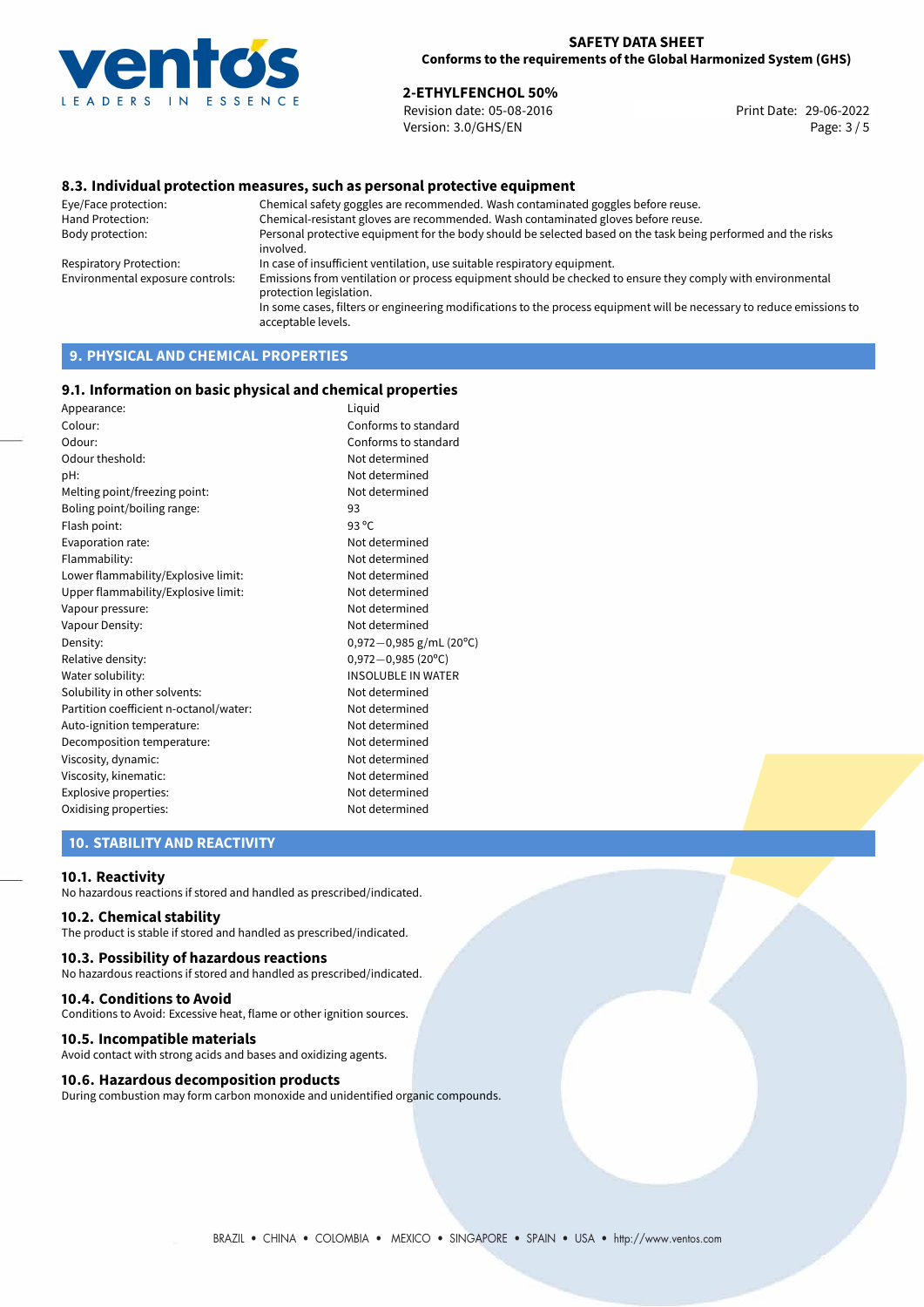

#### **SAFETY DATA SHEET Conforms to the requirements of the Global Harmonized System (GHS)**

**2-ETHYLFENCHOL 50%**<br>
Revision date: 05-08-2016 **Print Date: 29-06-2022** Version: 3.0/GHS/EN Page: 4 / 5

### **11. TOXICOLOGICAL INFORMATION**

| <b>Acute toxicity</b>             | Based on the data available, the criteria for classification are not met. |
|-----------------------------------|---------------------------------------------------------------------------|
| <b>Skin corrosion/irritation</b>  | Based on the data available, the criteria for classification are not met. |
| Serious eye damage/irritation     | Based on the data available, the criteria for classification are not met. |
| Respiratory or skin sensitisation | Based on the data available, the criteria for classification are not met. |
| Germ cell mutagenicity            | Based on the data available, the criteria for classification are not met. |
| Carcinogenicity                   | Based on the data available, the criteria for classification are not met. |
| <b>Reproductive toxicity</b>      | Based on the data available, the criteria for classification are not met. |
| <b>STOT-single exposure</b>       | Based on the data available, the criteria for classification are not met. |
| <b>STOT-repeated exposure</b>     | Based on the data available, the criteria for classification are not met. |
| <b>Aspiration hazard</b>          | Based on the data available, the criteria for classification are not met. |

#### **12. ECOLOGICAL INFORMATION**

#### **12.1. Toxicity**

**Assessment:**

Based on the data available, the criteria for classification are not met. **Experimental/calculated data:** No information available.

#### **12.2. Degradability**

No information available.

#### **12.3. Bioaccumulative potential**

No information available.

#### **12.4. Soil mobility**

No information available.

#### **12.5. Other adverse effects**

See also sections 6, 7, 13 and 15 Do not allow to get into waste water or waterways.

#### **13. DISPOSAL CONSIDERATIONS**

#### **13.1. Waste treatment methods**

Dispose of in accordance with national and local environmental regulations.

#### **14. TRANSPORT INFORMATION**

|                                  | <b>ADR/RID/ADN</b>                | <b>IMDG</b>                       | <b>IATA-ICAO</b>                  |
|----------------------------------|-----------------------------------|-----------------------------------|-----------------------------------|
| 14.1. UN Number                  | Not classified as hazardous goods | Not classified as hazardous goods | Not classified as hazardous goods |
| 14.2. UN Proper Shipping Name    | Not applicable                    | Not applicable                    | Not applicable                    |
| 14.3. Transport Hazard Class(es) | Not applicable                    | Not applicable                    | Not applicable                    |
| 14.4. Packing Group              | Not applicable                    | Not applicable                    | Not applicable                    |
| 14.5. Environmental hazards      | No                                | <b>No</b>                         | No                                |
| <b>Additional information</b>    |                                   |                                   |                                   |

#### **14.6 Special precautions for user**

None known

#### **14.7. Transport in bulk according to Annex II of MARPOL 73/78 and the IBC Code**

No information available

#### **15. REGULATORY INFORMATION**

#### **15.1. Safety, health and environmental regulations/legislation specific for the substance or mixture** No information available

### **16. OTHER INFORMATION**

**Full text of the R-phrases, hazard statements and precautionary statements mentioned in section 3:** No information available